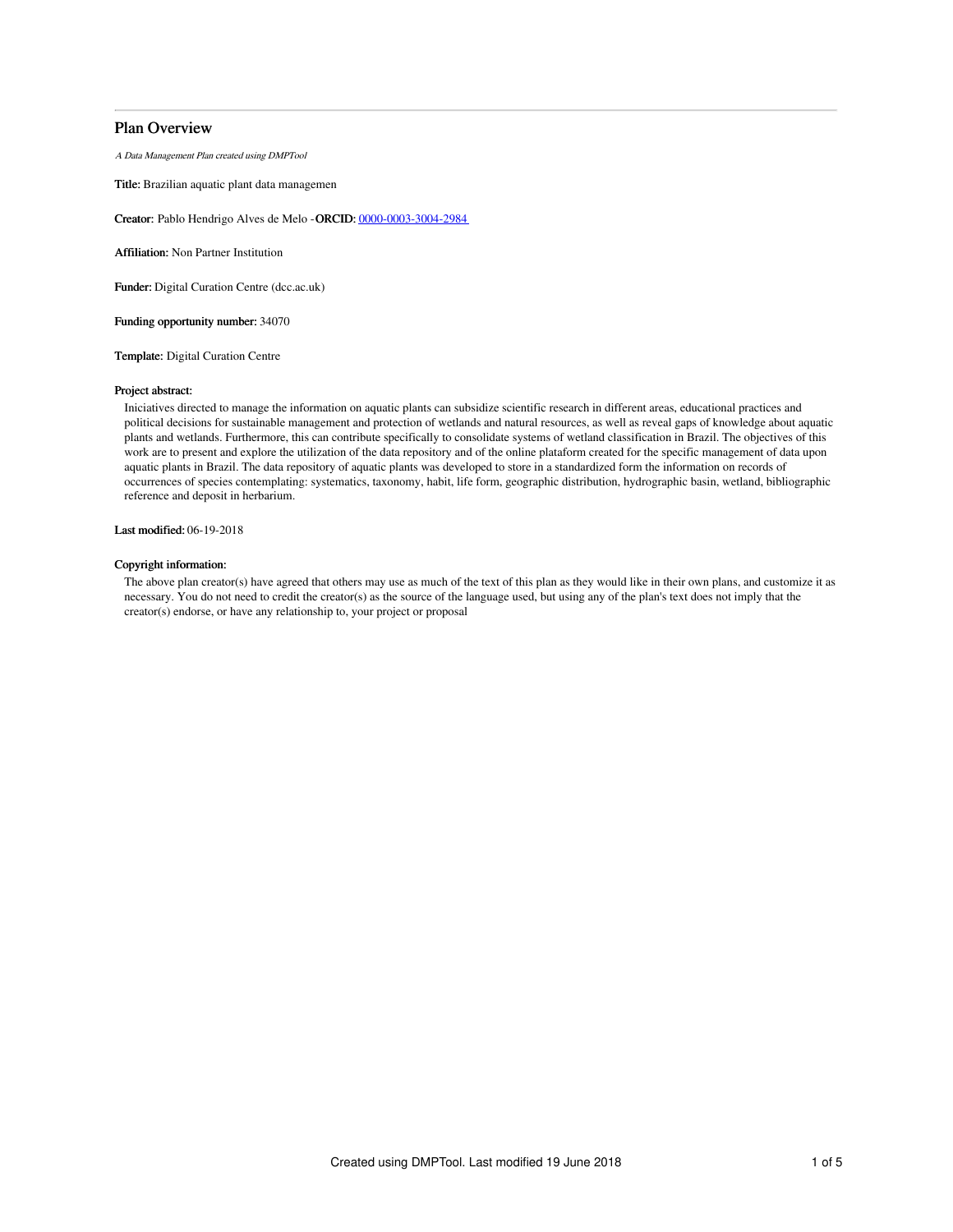# Data Collection

#### What data will you collect or create?

The data repository of aquatic plants was developed to store in a standardized form the information on records of occurrences of species contemplating: systematics, taxonomy, habit, life form, geographic distribution, hydrographic basin, wetland, bibliographic reference and deposit in herbarium.

## How will the data be collected or created?

Herein we present information compiled from scientific publications in the fields of Botany and Ecology, involving regional floras, floristic, phytosociological and limnological studies, that<br>contemplated aquatic plants, i

Thereby, the intention is to generate a mark upon the knowledge formaly produced and published on this group of organisms.

To survey scientific publications we accesssed sites such as Scielo, Periódicos Capes and Google Scholar, plus virtual libraries, and searched for the term aquatic plants and those considered<br>similar, presented in the prev

# Documentation and Metadata

#### What documentation and metadata will accompany the data?

| Type Information          | Field                                                                                                 | Description                                                                                                                                     | Levels                                                                                   | References                                        |
|---------------------------|-------------------------------------------------------------------------------------------------------|-------------------------------------------------------------------------------------------------------------------------------------------------|------------------------------------------------------------------------------------------|---------------------------------------------------|
| Record Level              | brazilianRegion                                                                                       | Geographic region of<br>Brazil                                                                                                                  | CO; NE; N; SE; S                                                                         | this repository                                   |
| brazilianMacrophyteAccess | Identificador do access of the<br>record of occurrence in the<br>data repository                      | Sequencial number<br>started in 1 in each<br>geographic region<br>(brazilianRegion)                                                             | this repository                                                                          |                                                   |
| basisOfRecord             | Basis of record                                                                                       | Fossil_specimen;<br>human_observation;<br>literature:<br>living_specimen;<br>material sample;<br>observation;<br>preserved_specimen;<br>unknown | machine_observation; http://rs.tdwg.org/dwc/terms/basisOfRecord                          |                                                   |
| collectionCode            | Herbarium code,<br>determinator of a physical<br>collection or digital data set                       |                                                                                                                                                 | http://rs.tdwg.org/dwc/terms/collectionCode                                              |                                                   |
| catalogNumber             | Register number,<br>determinator of a record<br>within the physical collection<br>or digital data set |                                                                                                                                                 | http://rs.tdwg.org/dwc/terms/catalogNumber                                               |                                                   |
| threatStatus              | Information of the evaluation<br>of risk of extinction<br>according to (CNCFlora,<br>2017).           | CR; DD; EN; LC;<br>NT; VU                                                                                                                       | Red List of Species of the Brazilian Flora Threatened<br>by Extinction (CNCFlora, 2017). |                                                   |
| Occurrence                | associatedReference                                                                                   | Determinator of the<br>access of the<br>scientific publication<br>in the data repository                                                        | Sequencial number started from 1 in each Geographic<br>region (brazilianRegion)          | http://rs.tdwg.org/dwc/terms/associatedReferences |
| textReference             | Text reference of the<br>scientific publication in the<br>data repository                             | Authors (et al., if the<br>case); year of<br>publication                                                                                        | this repository                                                                          |                                                   |
| recordedBy                | Person who recorded the<br>occurrence.                                                                |                                                                                                                                                 | http://rs.tdwg.org/dwc/terms/recordedBy                                                  |                                                   |
| recordNumber              | Determinator of the record<br>when it was collected.                                                  |                                                                                                                                                 | http://rs.tdwg.org/dwc/terms/recordNumber                                                |                                                   |
| day                       | Collection date                                                                                       | jan/31                                                                                                                                          | http://rs.tdwg.org/dwc/terms/day                                                         |                                                   |
| month                     | Month ot the year, starting<br>with 1 for January                                                     | $01$ /dez                                                                                                                                       | http://rs.tdwg.org/dwc/terms/month                                                       |                                                   |
| year                      | Year with 4 digits                                                                                    | 1908-2014                                                                                                                                       | http://rs.tdwg.org/dwc/terms/year                                                        |                                                   |
| fieldNotes                | the text of notes taken in the<br>field about the Event                                               |                                                                                                                                                 | http://rs.tdwg.org/dwc/terms/fieldNotes                                                  |                                                   |
| <b>Updated Taxon</b>      | taxonRank                                                                                             | Determination<br>taxonomic level                                                                                                                | Familiy; genus; specific epithet; infraspecific epithet;<br>not found                    | http://rs.tdwg.org/dwc/terms/taxonRank            |
| Group                     | Taxonomic group                                                                                       | Algae; angiosperms;<br>bryophytes;<br>gymnosperms; ferns<br>and lycophytes                                                                      | Brazil Flora G (2014): Brazilian Flora 2020 project -<br>Projeto Flora do Brasil 2020.   |                                                   |
| kingdom                   | Kingdom                                                                                               | Protists; Plantae                                                                                                                               | http://rs.tdwg.org/dwc/terms/kingdom                                                     |                                                   |
| phylum                    | Phylum                                                                                                |                                                                                                                                                 | http://rs.tdwg.org/dwc/terms/phylum                                                      |                                                   |
| class                     | Class                                                                                                 |                                                                                                                                                 | nttp://rs.tdwg.org/dwc/terms/class                                                       |                                                   |
| order                     | Order                                                                                                 |                                                                                                                                                 | http://rs.tdwg.org/dwc/terms/order                                                       |                                                   |
| family                    | Family                                                                                                |                                                                                                                                                 | nttp://rs.tdwg.org/dwc/terms/family                                                      |                                                   |
| genus                     | Genus                                                                                                 |                                                                                                                                                 | http://rs.tdwg.org/dwc/terms/genus                                                       |                                                   |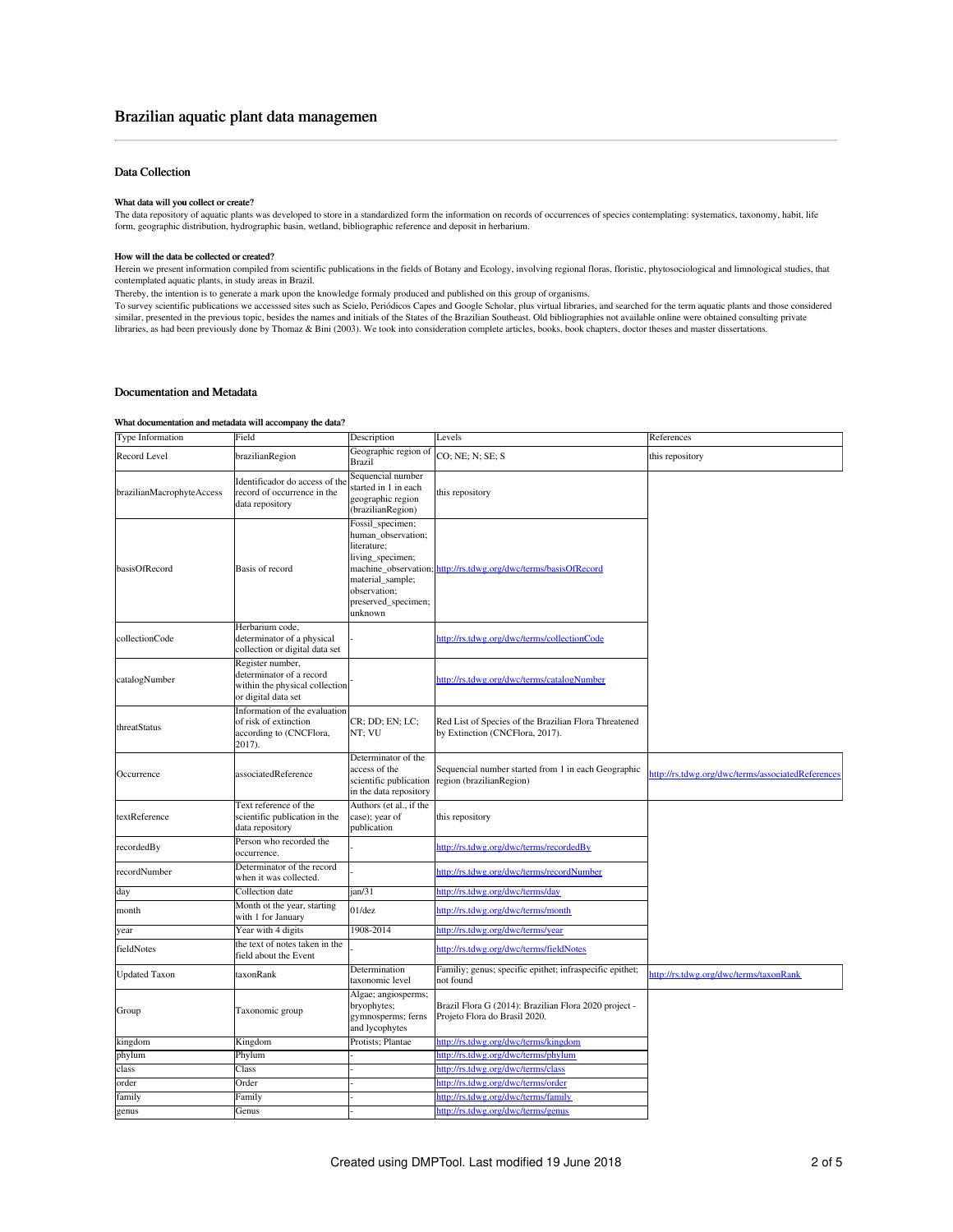| identificationQualifier              | Conferatur / affinis                                                                                                                                      | cf.; aff.                                                                                                            | http://rs.tdwg.org/dwc/terms/identificationQualifier                                   |                                      |
|--------------------------------------|-----------------------------------------------------------------------------------------------------------------------------------------------------------|----------------------------------------------------------------------------------------------------------------------|----------------------------------------------------------------------------------------|--------------------------------------|
| specificEpithet                      | Specific epithet                                                                                                                                          |                                                                                                                      | http://rs.tdwg.org/dwc/terms/specificEpithet                                           |                                      |
| infraspecificEpithet                 | Subspecies                                                                                                                                                |                                                                                                                      | http://rs.tdwg.org/dwc/terms/infraspecificEpithet                                      |                                      |
| scientificNameAuthorship             | Author(s) of the species                                                                                                                                  |                                                                                                                      | http://rs.tdwg.org/dwc/terms/scientificNameAuthorship                                  |                                      |
| scientificName                       | Scientific name                                                                                                                                           |                                                                                                                      | http://rs.tdwg.org/dwc/terms/scientificName                                            |                                      |
| Reference Taxon                      | referenceFamily                                                                                                                                           | Family according to<br>reference                                                                                     |                                                                                        | this repository                      |
| referenceGenus                       | Genus according to reference                                                                                                                              |                                                                                                                      | this repository                                                                        |                                      |
| reference<br>IdentificationQualifier | Conferatur / affinis<br>according to reference                                                                                                            |                                                                                                                      | this repository                                                                        |                                      |
| referenceSpecificEpithet             | Specific epithet according to<br>reference                                                                                                                |                                                                                                                      | this repository                                                                        |                                      |
| referenceInfraspecificEpithet        | Subspecies according to                                                                                                                                   |                                                                                                                      | this repository                                                                        |                                      |
| referenceScientificnameautho         | reference<br>Author(s) according to                                                                                                                       |                                                                                                                      | this repository                                                                        |                                      |
|                                      | reference                                                                                                                                                 | Habit as cited in                                                                                                    |                                                                                        |                                      |
| Ecologia                             | lifeFormReference                                                                                                                                         | reference                                                                                                            | Shrub; subshrub; tree; treelet; herb; liana                                            | this repository                      |
| aquaticLifeFormReference             | Life form as cited in<br>reference                                                                                                                        | Amphibious;<br>emergent; epiphyte;<br>rooted floating; free<br>floating; rooted<br>submerged; free<br>submerged      | this repository                                                                        |                                      |
| habitatFloraBR                       | Substrates of occurrence of<br>the species conforme Flora<br>do Brasil 2020                                                                               | Aquatic; epiphyte;<br>hemiepiphyte;<br>hemiparasite;<br>parasite; rupicolous;<br>saprophyte;<br>terrestrial; unknown | Brazil Flora G (2014): Brazilian Flora 2020 project -<br>Projeto Flora do Brasil 2020. |                                      |
| lifeFormFloraBR                      | Habits reported for the<br>species in Flora do Brasil<br>2020                                                                                             | Shrub; tree; bamboo;<br>dracenoid; herb;<br>liana; palm; subshrub<br>succulent; unknown                              | Brazil Flora G (2014): Brazilian Flora 2020 project -<br>Projeto Flora do Brasil 2020. |                                      |
| wetlandReference                     | Habitat type as cited in<br>reference                                                                                                                     |                                                                                                                      | this repository                                                                        |                                      |
| classifiedWetlandRefernce            | Wetland classification<br>according to Junk et al.<br>(2013)                                                                                              | System; subsystem;<br>order; suborder; class<br>subclass;<br>macrohabitat                                            | this repository                                                                        |                                      |
|                                      | Categorization of wetlands                                                                                                                                |                                                                                                                      |                                                                                        |                                      |
| wetlandClassification                | (classifiedWetlandReference)<br>and this repository                                                                                                       |                                                                                                                      | this repository                                                                        |                                      |
| Location                             | country                                                                                                                                                   | Country                                                                                                              | Brazil                                                                                 | http://rs.tdwg.org/dwc/terms/country |
| stateProvince                        | State                                                                                                                                                     | ES; MG; RJ; SP                                                                                                       | nttp://rs.tdwg.org/dwc/terms/stateProvince                                             |                                      |
| municipality                         | Municipality                                                                                                                                              |                                                                                                                      | tdwg.org/dwc/terms/municipality<br>ittp://rs.                                          |                                      |
| locality                             | Specific description of the<br>locality                                                                                                                   |                                                                                                                      | http://rs.tdwg.org/dwc/terms/locality                                                  |                                      |
| decimalLatitude                      | Longitude                                                                                                                                                 |                                                                                                                      | http://rs.tdwg.org/dwc/terms/decimalLatitude                                           |                                      |
| decimalLongitude                     | Latitude                                                                                                                                                  |                                                                                                                      | http://rs.tdwg.org/dwc/terms/decimalLongitude                                          |                                      |
| altitude                             | Altitude                                                                                                                                                  |                                                                                                                      | http://rs.tdwg.org/dwc/terms/decimalAltitude                                           |                                      |
| hydrographicBasin                    | Hydrographic basin                                                                                                                                        |                                                                                                                      | (CNRH, 2002)                                                                           |                                      |
| hydrograficSubbasin                  | Hydrographic subbbasin                                                                                                                                    |                                                                                                                      | $\overline{\text{CNRH}, 2002}$                                                         |                                      |
|                                      |                                                                                                                                                           |                                                                                                                      |                                                                                        |                                      |
|                                      |                                                                                                                                                           |                                                                                                                      |                                                                                        |                                      |
| Table<br>Reference                   | Field<br>brazilianRegion                                                                                                                                  | Description<br>Geographic region of                                                                                  |                                                                                        |                                      |
| codigo_referencia                    | Sequencial number of the<br>reference work per<br>geographic region                                                                                       | Brazil                                                                                                               |                                                                                        |                                      |
| ano                                  | Year of publication of the<br>work                                                                                                                        |                                                                                                                      |                                                                                        |                                      |
| tipo                                 | Type of publication                                                                                                                                       |                                                                                                                      |                                                                                        |                                      |
| id_idioma                            | anguage of the publication                                                                                                                                |                                                                                                                      |                                                                                        |                                      |
|                                      |                                                                                                                                                           |                                                                                                                      |                                                                                        |                                      |
| linque                               | Home page of the work<br>URL)                                                                                                                             |                                                                                                                      |                                                                                        |                                      |
| textReference                        | One of a) an indicator of the<br>existence of, b) a reference<br>to (publication, URI), or c)<br>the text of notes taken in the<br>field about the Event. | incluído                                                                                                             |                                                                                        |                                      |
| <b>Author Reference</b>              | brazilianRegion                                                                                                                                           | Geographic region of<br>Brazil                                                                                       |                                                                                        |                                      |
| codigo_referencia                    | Sequencial Identifier number<br>of the author of the work per<br>geographic region                                                                        |                                                                                                                      |                                                                                        |                                      |
| ordem_autoria                        | Authorship order of the<br>article                                                                                                                        |                                                                                                                      |                                                                                        |                                      |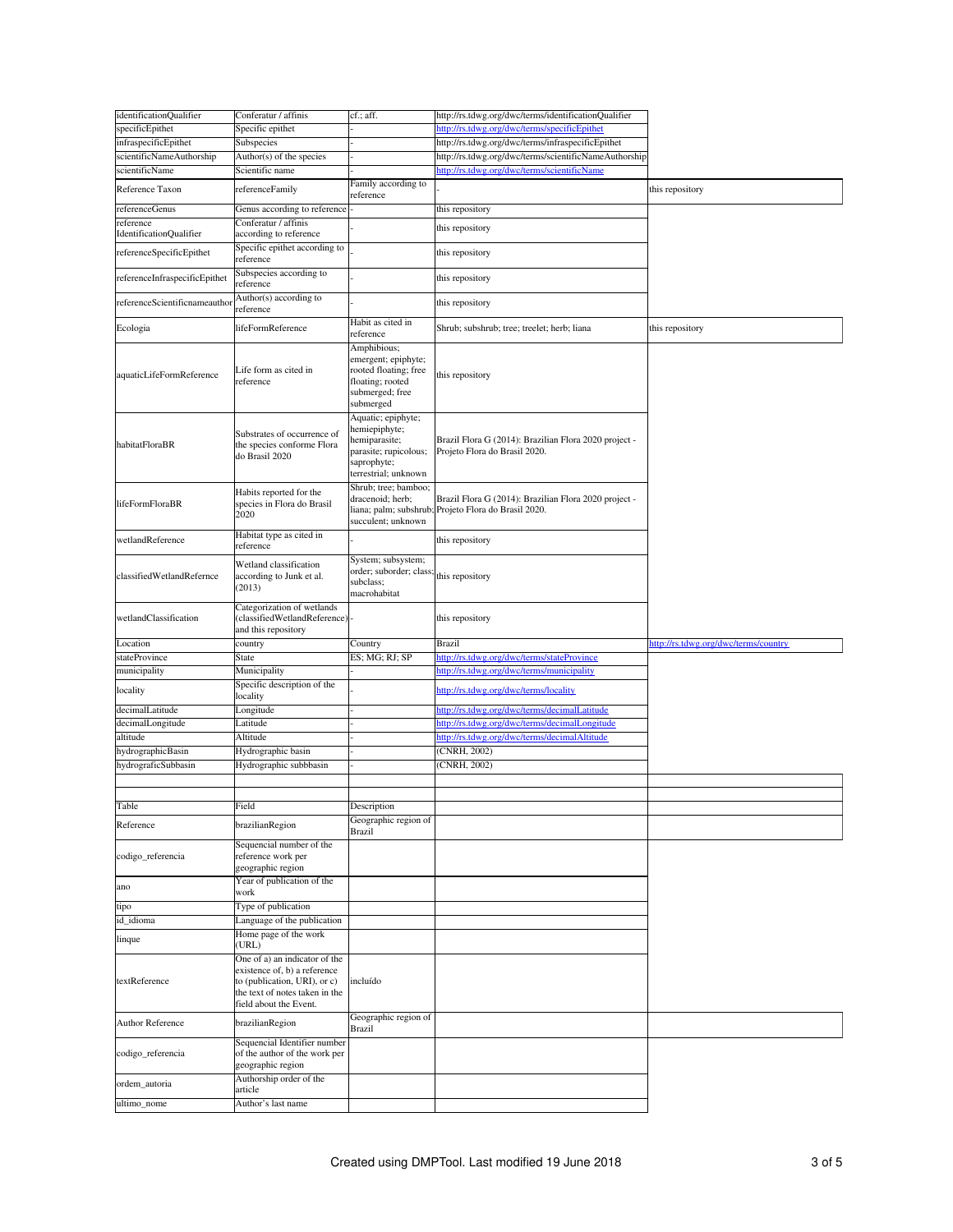| Iniciais                 | Author's initials                                                             |                                       |  |
|--------------------------|-------------------------------------------------------------------------------|---------------------------------------|--|
| nome_completo            | Author's full name                                                            |                                       |  |
| Complete Article         | brazilianRegion                                                               | Geographic region of                  |  |
|                          |                                                                               | <b>Brazil</b>                         |  |
| codigo_referencia        | Sequencial identifier number<br>of the article per geographic<br>region       |                                       |  |
| doi                      | Digital Object Identifier                                                     |                                       |  |
| titulo_artigo_completo   | Title of the article                                                          |                                       |  |
| titulo_periodico_revista | Name of the journal                                                           |                                       |  |
| ISSN                     | ISSN of the journal                                                           |                                       |  |
| volume                   | Volume of the publication                                                     |                                       |  |
| serie                    | Series of the publication                                                     |                                       |  |
| pag_ini                  | Initial page                                                                  |                                       |  |
| pag_fim                  | Final page                                                                    |                                       |  |
| num_artigo_eletronico    | Electronic article number                                                     |                                       |  |
|                          |                                                                               |                                       |  |
| Book                     | brazilianRegion                                                               | Geographic region of<br><b>Brazil</b> |  |
| codigo_referencia        | Sequencial identifier number<br>of the book per geographic<br>region          |                                       |  |
| titulo_livro             | <b>Book</b> title                                                             |                                       |  |
| tipo_publicacao_livro    |                                                                               |                                       |  |
| natureza                 |                                                                               |                                       |  |
| num_volumes              | Volume number                                                                 |                                       |  |
| num_paginas              | Number of pages                                                               |                                       |  |
|                          | <b>International Standard Book</b>                                            |                                       |  |
| <b>ISBN</b>              | Number                                                                        |                                       |  |
| num_edicao_revisao       | Number of edition or<br>revision                                              |                                       |  |
| serie                    | Series                                                                        |                                       |  |
| cidade_editora           | City of Publisher                                                             |                                       |  |
| nome_editora             | Name of Publisher                                                             |                                       |  |
| <b>Book Chapter</b>      | brazilianRegion                                                               | Geographic region of<br><b>Brazil</b> |  |
| codigo_referencia        | Sequencial identifier number<br>of the book chapter per<br>geographic region  |                                       |  |
| titulo_capitulo          | Chapter title                                                                 |                                       |  |
| titulo_livro             | <b>Book title</b>                                                             |                                       |  |
| organizadores            | <b>Book</b> organizers                                                        |                                       |  |
| num_volumes              | Volume number                                                                 |                                       |  |
| pag_ini                  | Inicial page of the chapter                                                   |                                       |  |
| pag_fim                  | Final page of the chapter                                                     |                                       |  |
| num_edicao_revisao       | Number of edition or<br>revision                                              |                                       |  |
| serie                    | Series                                                                        |                                       |  |
| ISBN                     | <b>International Standard Book</b><br>Number                                  |                                       |  |
| cidade editora           | City of Publisher                                                             |                                       |  |
| nome_editora             | Name of Publisher                                                             |                                       |  |
|                          |                                                                               |                                       |  |
| Thesis                   | brazilianRegion                                                               | Geographic region of<br><b>Brazil</b> |  |
| codigo_referencia        | Sequencial identifier number<br>of the of the thesis per<br>geographic region |                                       |  |
| titulo_tese              | Title of thesis                                                               |                                       |  |
| nivel                    | MS-Master; DR-Doctor                                                          |                                       |  |
| curso                    | Name of the Graduate course                                                   |                                       |  |
| instituicao              | Institution                                                                   |                                       |  |
| nome_orientador          | Name of supervisor                                                            |                                       |  |
| ano_ini                  | Initial year                                                                  |                                       |  |
| ano_fim                  | Final year                                                                    |                                       |  |
|                          |                                                                               |                                       |  |

# Ethics and Legal Compliance

#### How will you manage any ethical issues?

Original references must be cited

How will you manage copyright and Intellectual Property Rights (IP/IPR) issues? Original references must be cited